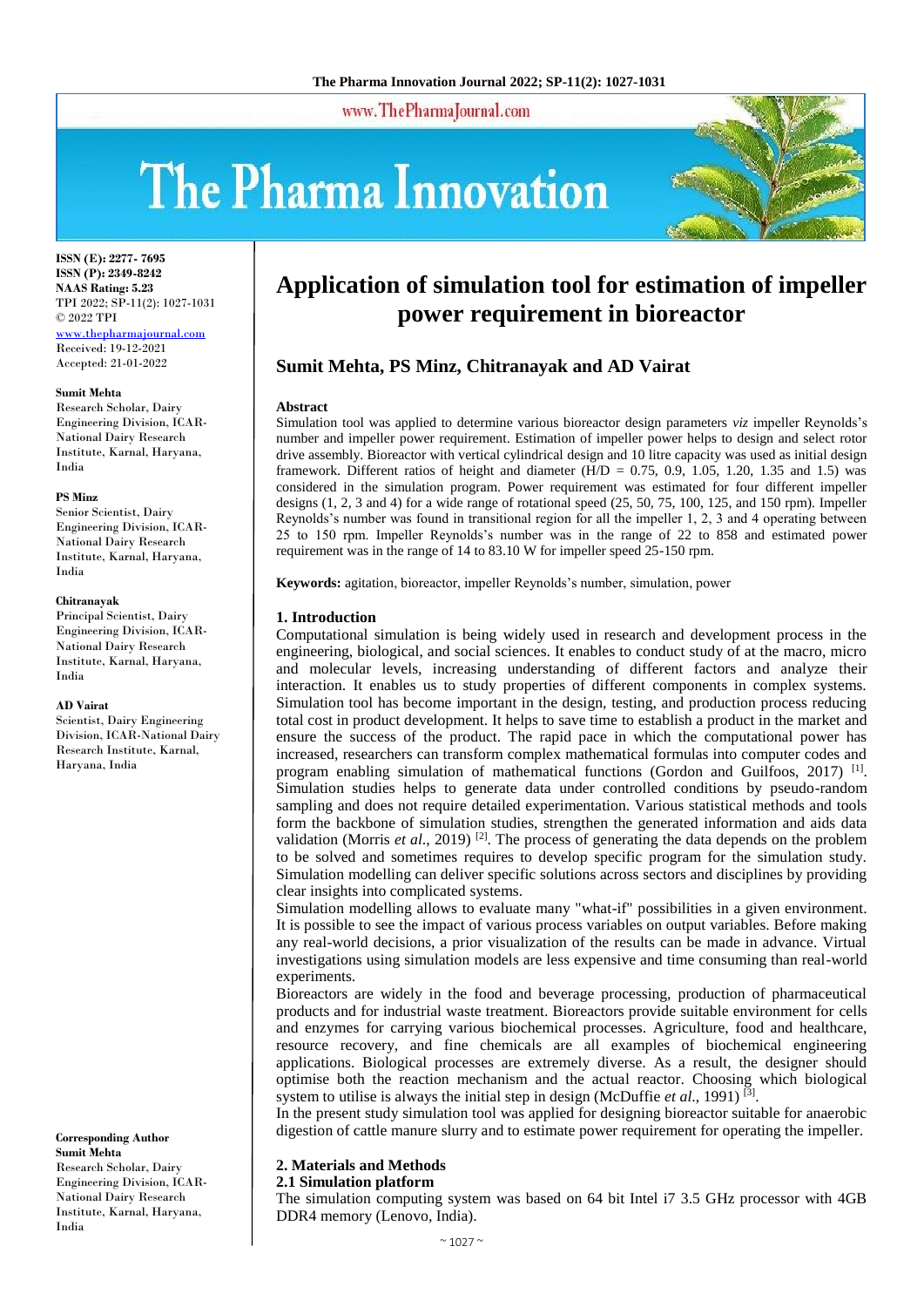The programming for simulation and visualization was done in Python 3.8 software. Python is a general-purpose, versatile and popular programming language. The language is currently being used in diverse application domains. These include software development, web development, Desktop GUI development, education, and scientific applications. So, it spans almost all the facets of development. Its popularity is primarily owing to its simplicity and robustness. Python also finds its applications in scientific analysis. SciPy is used for Engineering and Mathematics, and IPython is used for parallel computing. Those of you working in statistics and machine learning would find some of these libraries extremely useful and easy to use. SciPy provides MATLAB like features and can be used for processing multidimensional arrays.

The simulation program was developed to automatically calculate the rheological properties of cattle manure slurry at different temperature and total solids. The information was stored as data set 1 and became input for calculating secondary parameters like impeller Reynolds's number and power requirement.

#### **2.2. Impeller design**

Four different impeller were considered for simulation studies:

| a. Impeller $1 (Da = 0.3Dt)$   | (1) |
|--------------------------------|-----|
| b. Impeller 2 ( $Da = 0.4Dt$ ) | (2) |

| c. Impeller $3 (Da = 0.5Dt)$                      | (3) |
|---------------------------------------------------|-----|
| d. Impeller 4 ( $Da = 0.6Dt$ )                    | (4) |
| Where.                                            |     |
| $Da = Impeller diameter (m)$                      |     |
| $\mathbf{D}t - \mathbf{R}$ ioreactor diameter (m) |     |

 $Dt = Bioreactor diameter (m)$ 

## **2.3. Power requirement**

The power requirement of the agitator motor, P in watts was obtained from the expression.

$$
P = N_p \rho D_a^5 N^3 \tag{5}
$$

Where,

Np is the power number, which depends on the Reynolds number and was obtained from Nomographs.

Da the impeller diameter,

N the rotational speed,  $\rho$  the fluid density.

The degree of laminarity or turbulence within the reactor was defined by the impeller Reynolds number, given by the expression

$$
N_{\text{Re}} = \frac{D_{\text{a}}^2 N \rho}{\mu} \tag{6}
$$

Where,  $N_{Re}$  is the Reynolds number and  $\mu$  is the fluid viscosity (Anyanwu et al., 2012)<sup>[4]</sup>.



**Fig 1:** Bioreactor design

#### **3. Results and Discussion**

# **3.1 Impeller Reynold's number**

Impeller Reynolds's number (Re) was calculated on the basis of four different diameter of impellers: a. Impeller  $1$  (da1 = 0.3Dt), b. Impeller 2 (da1 = 0.4Dt), c. Impeller 3 (da1 = 0.5Dt) and d. Impeller 4 (da1 =  $0.6Dt$ ). The Impeller Reynolds's number for different impellers 1, 2, 3 and 4 were calculated and stored as variable IRe1, IRe2, IRe3 and IRe4, respectively. Impeller speed was varied in the range of 25-150 rpm as it is an important factor which controls energy input and Reynolds number (Lawson. *et al.*, 2022)<sup>[5]</sup>. The impeller Reynolds number  $I_{\text{Re1}}$ ,  $I_{\text{Re2}}$ ,  $I_{\text{Re3}}$  and  $I_{\text{Re4}}$  was in the range of 22.53 to 35.76, 40.05 to 63.58, 62.58 to 99.35 and 90.12 to 143.06, respectively for 25 rpm impeller speed. The impeller Reynolds number  $(I_{\text{Re1}}, I_{\text{Re2}}, I_{\text{Re3}})$  and  $I_{\text{Re4}}$  for different designs at 50 rpm impeller speed was in the range of 45.06 to 286.13 (Fig. 2).

Impeller Reynolds number gives an idea if the flow in stirred tanks is laminar or turbulent. The value of  $I_{Re}$  decides the

transition and depends on the tank and impeller geometry. The standard values for laminar flow is  $I_{Re}$  <10 and while turbulent  $I_{Re} > 10^4$  (Doran, 2013) <sup>[6]</sup>. At 75 rpm impeller speed, values of impeller Reynolds number for  $I_{\text{Rel}}$ ,  $I_{\text{Re}2}$ ,  $I_{\text{Re}3}$  and  $I_{\text{Re}4}$ was 67.59 to 107.30, 120.17 to 190.75, 187.76 to 298.06 and 270.38 to 429.20, respectively (Fig. 3a).

Close observation of data helped to study the linear and exponential trend in IRe increase for different impeller design and speed. The simulation tool helped to visualize range of impeller Reynolds number at 100 rpm with it values in the range of 90.12 to 143.06, 160.22 to 254.34, 250.35 to 397.41 and 360.51 to 572.27 for impeller design 1, 2, 3 and 4 respectively (Fig 3b). Reynolds number is a metric for comparing the overall energy dissipation rate necessary for system mixing (Jo *et al*., 2021) [7] .

The impeller Reynolds number I<sub>Re1</sub>, I<sub>Re2</sub>, I<sub>Re3</sub> and I<sub>Re4</sub> were 112.65 to 178.83, 200.28 to 317.93, 312.94 to 496.76 and 450.63 to 715.34, respectively at 125 rpm impeller speed. Maximum values of impeller Reynolds number for impeller 1,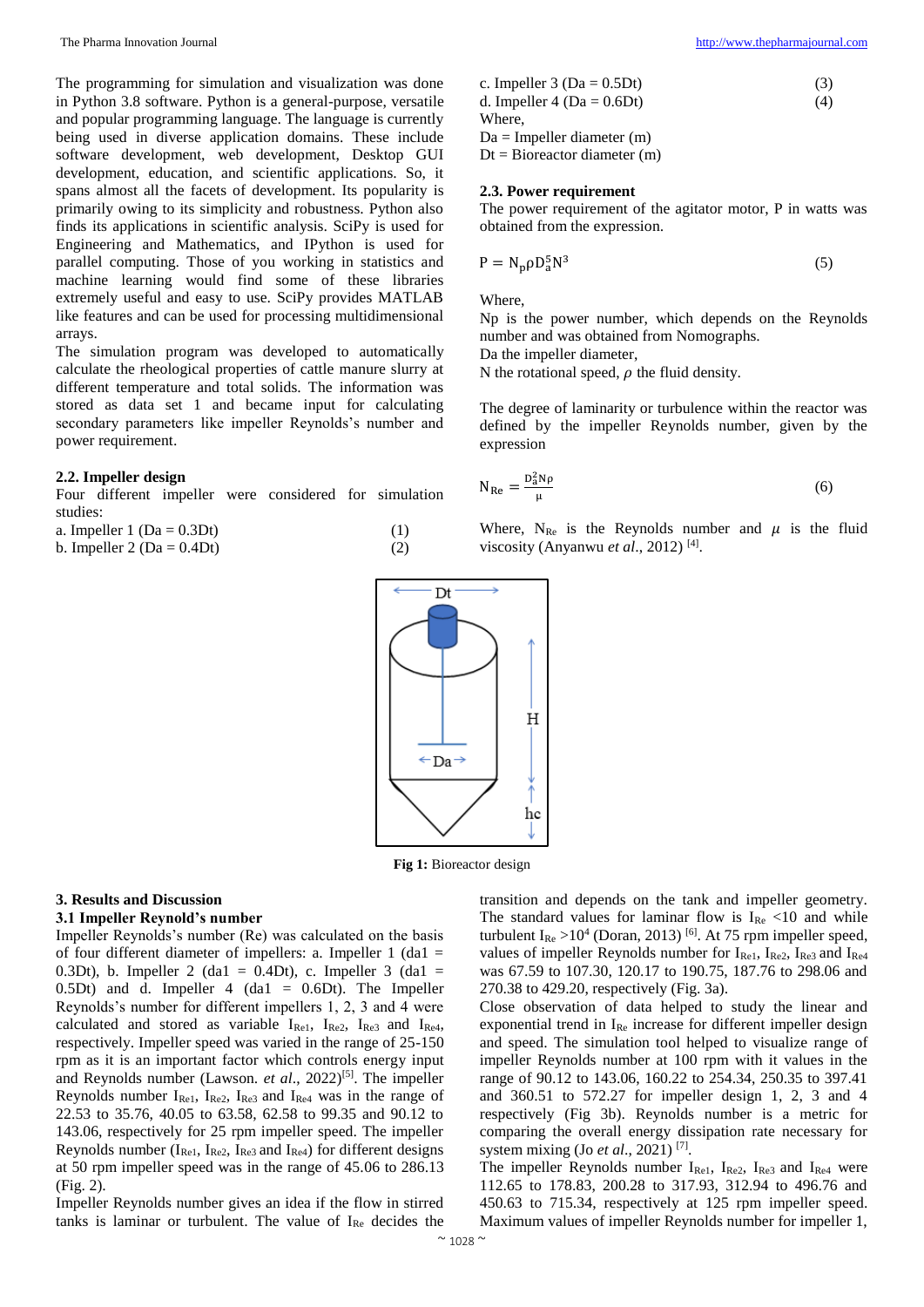The Pharma Innovation Journal [http://www.thepharmajournal.com](http://www.thepharmajournal.com/)

2, 3 and 4 at 150 rpm were 214.60, 381.51, 596.12 and 858.41, respectively (Fig 4). The impeller Reynolds number was quite low considering impeller speed in the range of 25- 150 rpm. When  $H:D_t$  ratio increased from 0.75 to 1.5, impeller Reynolds number showed decreasing trend for all four impeller designs. In bioreactor processing, higher Reynolds numbers higher power consumption (Ghotli. *et al*., 2020) [8] .

For the 10-litre bioreactor capacity, impeller Reynolds's number was found in transitional region  $(<10<sup>4</sup>$  for many impellers) for all the impeller 1, 2, 3 and 4 operating at 25- 150 rpm.

# **3.2 Power requirement**

The power requirement for different impellers 1, 2, 3 and 4 were estimated as P1, P2, P3 and P4, respectively. The The power requirement ranges for P1, P2, P3 and P4 from 0.14 to 0.43, 0.57 to 1.82, 1.75 to 5.57 and 4.36 to 13.85 W respectively at 25 rpm impeller speed (Fig. 2a).

In case of impeller 1 and 2 there was linear decrease in the power when H/D ratio increased from 0.75 to 1.5. While for impeller 3 and 4 exponential decreasing trend was observed with increase in H/D ratio. The power requirement ranges for P1, P2, P3 and P4 from 0.27 to 0.87, 1.15 to 3.65, 3.51 to 11.13 and 8.73 to 27.70 W respectively for 50 rpm (fig. 2b). In a similar study, numerical topology optimization of impeller blades in baffled stirred tanks was demonstrated.

Brinkman penalization method was used to alter the impeller blade geometry without having to adapt the computational grid (Munz and Schäfer, 2020)<sup>[9]</sup>. In the present study four different impellers were considered by changing the ratio of Dt.

The power requirement ranges for P1, P2, P3 and P4 from 0.41 to 1.30, 1.72 to 5.47, 5.26 to 16.70 and 13.09 to 41.55 W respectively for 75 rpm. The power requirement ranges for P1, P2, P3 and P4 from 0.55 to 1.73, 2.30 to 7.30, 7.01 to 22.26 and 17.45 to 55.40 W respectively for 100 rpm (Fig. 3). The study allows for the estimation of power requirement for a wide range of bioreactor design considerations. It has been established that simulations help in prediction of the flow, impeller power consumption and the geometrical dimensions of the impeller (John *et al.*, 2022)<sup>[10]</sup>.

The power requirement ranges for P1, P2, P3 and P4 from 0.68 to 2.16, 2.87 to 9.12, 8.77 to 27.83 and 21.81 to 69.25 W respectively for 125 rpm. The power requirement ranges for P1, P2, P3 and P4 from 0.82 to 2.60, 3.45 to 10.94, 10.52 to 33.40 and 26.18 to 83.10 W respectively for 150 rpm (Fig. 4). Impeller Reynolds's number was in the range of 22 to 858 and estimated power requirement was in the range of 0.14 to 83.10 W for impeller speed 25-150 rpm. The power consumption of a rotating impeller in stirred tanks is an important factor to consider when determining its efficiency (Ameur. *et al.*, 2017)<sup>[11]</sup>.



(a) Impeller operated at 25 rpm





**Fig 2:** Impeller Reynolds's number and power requirement for 10 litre bioreactor operated at impeller speed 25-50 rpm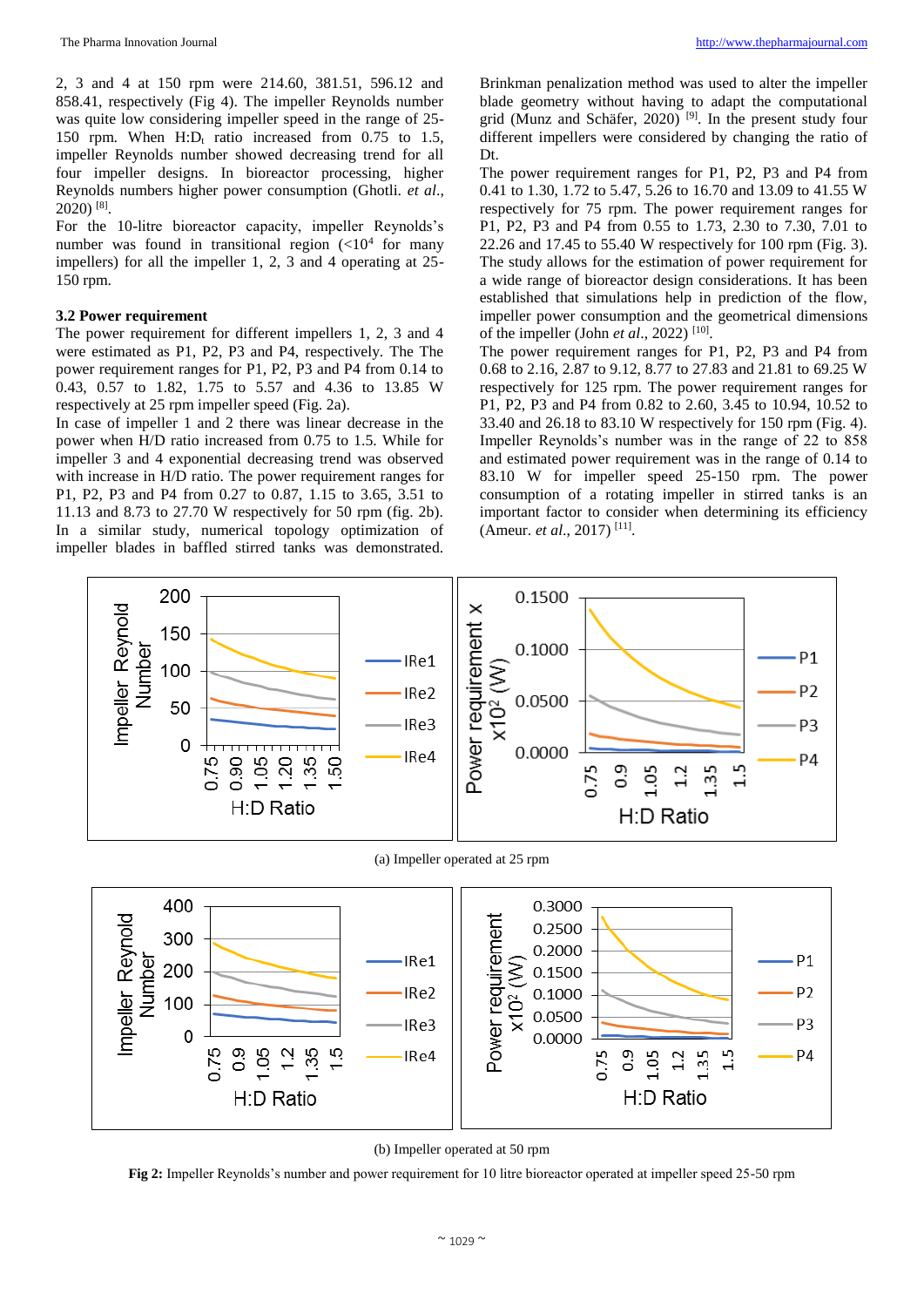**Table 1:** Simulation results for H:D Ratio 0.75-1.5 to determine bioreactor geometric dimensions (Capacity: 10 litre)

| <b>H:D Ratio</b> | Rcp | <b>Vbt</b> | H     | Dt    | hc    | Vc    | Dt outlet |
|------------------|-----|------------|-------|-------|-------|-------|-----------|
| 0.75             | 10  | 0.001      | 0.089 | 0.119 | 0.060 | 0.067 | 0.015     |
| 0.8              | 10  | 0.001      | 0.093 | 0.117 | 0.058 | 0.065 | 0.015     |
| 0.85             | 10  | 0.001      | 0.097 | 0.114 | 0.057 | 0.064 | 0.014     |
| 0.9              | 10  | 0.001      | 0.101 | 0.112 | 0.056 | 0.062 | 0.014     |
| 0.95             | 10  | 0.001      | 0.105 | 0.110 | 0.055 | 0.061 | 0.014     |
|                  | 10  | 0.001      | 0.108 | 0.108 | 0.054 | 0.060 | 0.014     |
| 1.05             | 10  | 0.001      | 0.112 | 0.107 | 0.053 | 0.059 | 0.013     |
| 1.1              | 10  | 0.001      | 0.115 | 0.105 | 0.052 | 0.058 | 0.013     |
| 1.15             | 10  | 0.001      | 0.119 | 0.103 | 0.052 | 0.057 | 0.013     |
| 1.2              | 10  | 0.001      | 0.122 | 0.102 | 0.051 | 0.056 | 0.013     |
| 1.25             | 10  | 0.001      | 0.126 | 0.101 | 0.050 | 0.056 | 0.013     |
| 1.3              | 10  | 0.001      | 0.129 | 0.099 | 0.050 | 0.055 | 0.012     |
| 1.35             | 10  | 0.001      | 0.132 | 0.098 | 0.049 | 0.054 | 0.012     |
| 1.4              | 10  | 0.001      | 0.136 | 0.097 | 0.048 | 0.053 | 0.012     |
| 1.45             | 10  | 0.001      | 0.139 | 0.096 | 0.048 | 0.053 | 0.012     |
| 1.5              | 10  | 0.001      | 0.142 | 0.095 | 0.047 | 0.052 | 0.012     |



# (a) Impeller operated at 75 rpm



# (b) Impeller operated at 100 rpm

**Fig. 3:** Impeller Reynolds's number and power requirement for 10 litre bioreactor operated at impeller speed 75-100 rpm

| <b>H:D Ratio</b> | Length of propeller (m) | Impeller diameter (m) |                   |                   |                   |  |
|------------------|-------------------------|-----------------------|-------------------|-------------------|-------------------|--|
|                  |                         | <b>Impeller 1</b>     | <b>Impeller 2</b> | <b>Impeller 3</b> | <b>Impeller 4</b> |  |
|                  |                         | Da1                   | Da <sub>2</sub>   | Da <sub>3</sub>   | Da4               |  |
| 0.75             | 0.137                   | 0.036                 | 0.048             | 0.060             | 0.072             |  |
| 0.8              | 0.141                   | 0.035                 | 0.047             | 0.058             | 0.070             |  |
| 0.85             | 0.145                   | 0.034                 | 0.046             | 0.057             | 0.069             |  |
| 0.9              | 0.149                   | 0.034                 | 0.045             | 0.056             | 0.067             |  |
| 0.95             | 0.153                   | 0.033                 | 0.044             | 0.055             | 0.066             |  |
|                  | 0.157                   | 0.033                 | 0.043             | 0.054             | 0.065             |  |
| 1.05             | 0.161                   | 0.032                 | 0.043             | 0.053             | 0.064             |  |
| 1.1              | 0.165                   | 0.031                 | 0.042             | 0.052             | 0.063             |  |
| 1.15             | 0.169                   | 0.031                 | 0.041             | 0.052             | 0.062             |  |
| 1.2              | 0.172                   | 0.031                 | 0.041             | 0.051             | 0.061             |  |